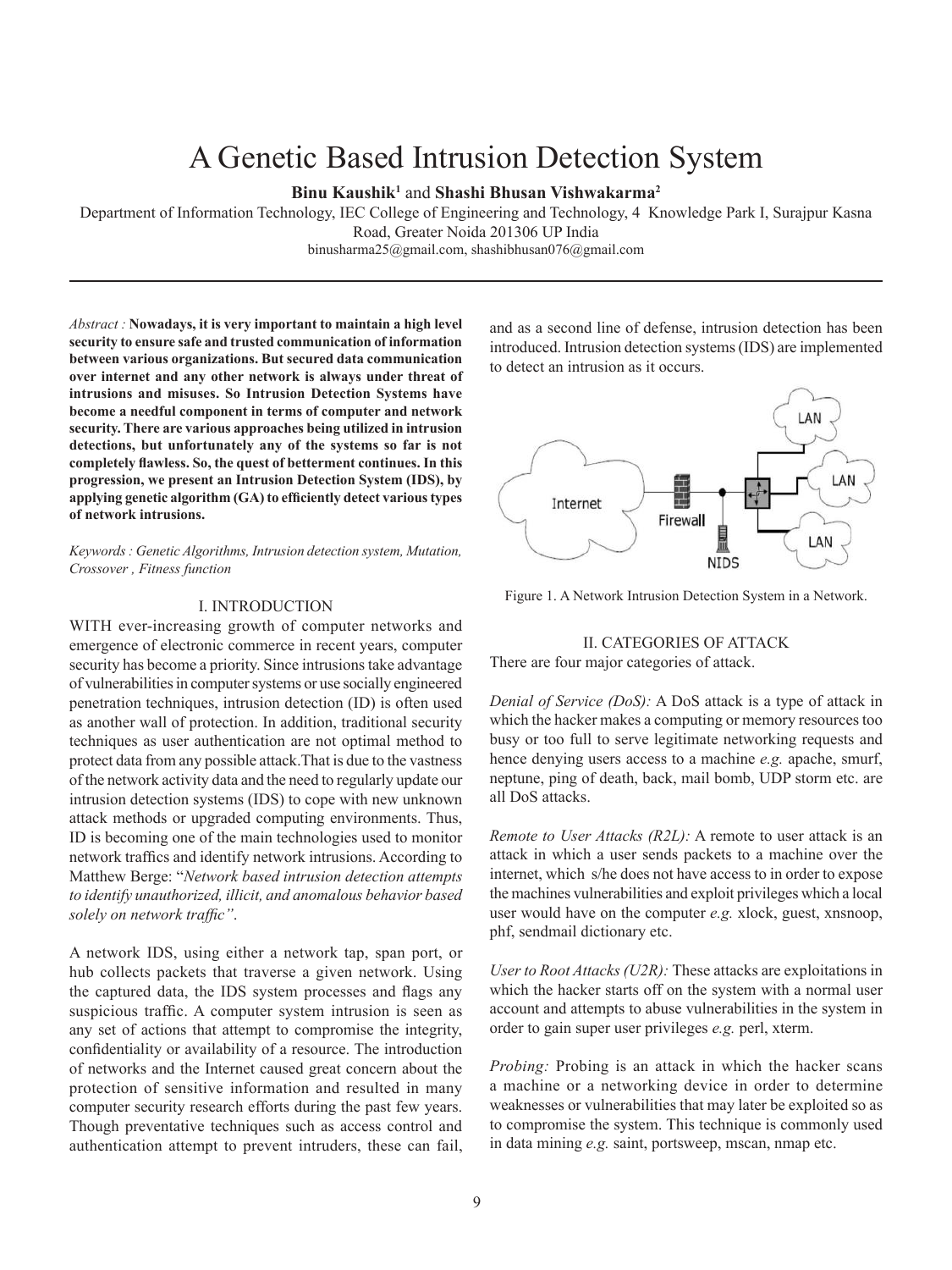III. CLASSIFICATION OF INTRUSION DETECTION Intrusions Detection can be classified into two main categories [2]. They are as follow:

*Host Based Intrusion Detection:* HIDSs evaluate information found on a single or multiple host systems, including contents of operating systems, system and application files.

*Network Based Intrusion Detection***:** NIDSs evaluate information captured from network communications, analyzing the stream of packets which travel across the network.

# IV. COMPONENTS OF INTRUSION DETECTION SYSTEM

An intrusion detection system normally consists of three functional components [2].

The first component of an intrusion detection system, also known as the event generator, is a data source. Data sources can be categorized into four categories namely Host-based monitors, Network-based monitors, Application-based monitors and Target-based monitors. The second component of an intrusion detection system is known as the analysis engine. This component takes information from the data source and examines the data for symptoms of attacks or other policy violations.

The analysis engine can use one or both of the following analysis approaches: Misuse/Signature-Based Detection: This type of detection engine detects intrusions that follow wellknown patterns of attacks (or signatures). The main limitation of this approach is that it only looks for the known weaknesses and may not care about detecting unknown future intrusions. Anomaly/Statistical Detection: An anomaly based detection engine will search for something rare or unusual [26].

They analyse system event streams, using statistical techniques to find patterns of activity that appear to be abnormal. The primary disadvantages of this system are that they are highly expensive and they can recognize an intrusive behavior as normal behavior because of insufficient data. The third component of an intrusion detection system is the response manager. In basic terms, the response manager will only act when inaccuracies (possible intrusion attacks) are found on the system, by informing someone or something in the form of a response

## V. GENETIC BASED MACHINE LEARNING

Genetic Algorithms are a family of computational models inspired by evolution. These algorithms encode a potential solution to a specie problem on a simple chromosome-like data structure and apply recombination operators to these structures as to preserve critical information. Genetic algorithms are often viewed as function optimizer, though the range of problems to which genetic algorithms have been applied are quite broad. An implementation of genetic algorithm begins with a population of (typically random) chromosomes. One then evaluates these structures and allocated reproductive opportunities in such a way that these chromosomes which represent a better solution to the target problem are given more chances to `reproduce' than those chromosomes which are poorer solutions. The 'goodness' of a solution is typically denied with respect to the current population [10].

The working principle of a GA is illustrated below. The major steps involved are the generation of a population of solutions, finding the objective function and fitness function and the application of genetic operators. These aspects are described briefly below. They are described in detail in the following subsection.

## *Algorithm GA*

- *1. formulate initial population*
- *2. randomly initialize population*
- *3. repeat*
- *4. evaluate objective function*
- *5. find*
- *6. fitness function*
- *7. apply genetic operators*
- *8. reproduction*
- *9. crossover*
- *10. mutation*
- *11. until stopping criteria*

An important characteristic of genetic algorithm is the coding of variables that describes the problem. The most common coding method is to transform the variables to a binary string or vector; GAs perform best when solution vectors are binary. If the problem has more than one variable, a multi-variable coding is constructed by concatenating as many single variables coding as the number of variables in the problem.

Genetic Algorithm processes a number of solutions simultaneously. Hence, in the first step a population having P individuals is generated by pseudo random generators whose individuals represent a feasible solution. This is a representation of solution vector in a solution space and is called initial solution. This ensures the search to be robust and unbiased, as it starts from wide range of points in the solution space.

In the next step, individual members of the population are evaluated to and the objective function value. In this step, the exterior penalty function method is utilized to transform a constrained optimization problem to an unconstrained one. This is exclusively problem specific. In the third step, the objective function is mapped into a fitness function that computes a fitness value for each member of the population. This is followed by the application of GA operators (*i.e.* mutation and crossover).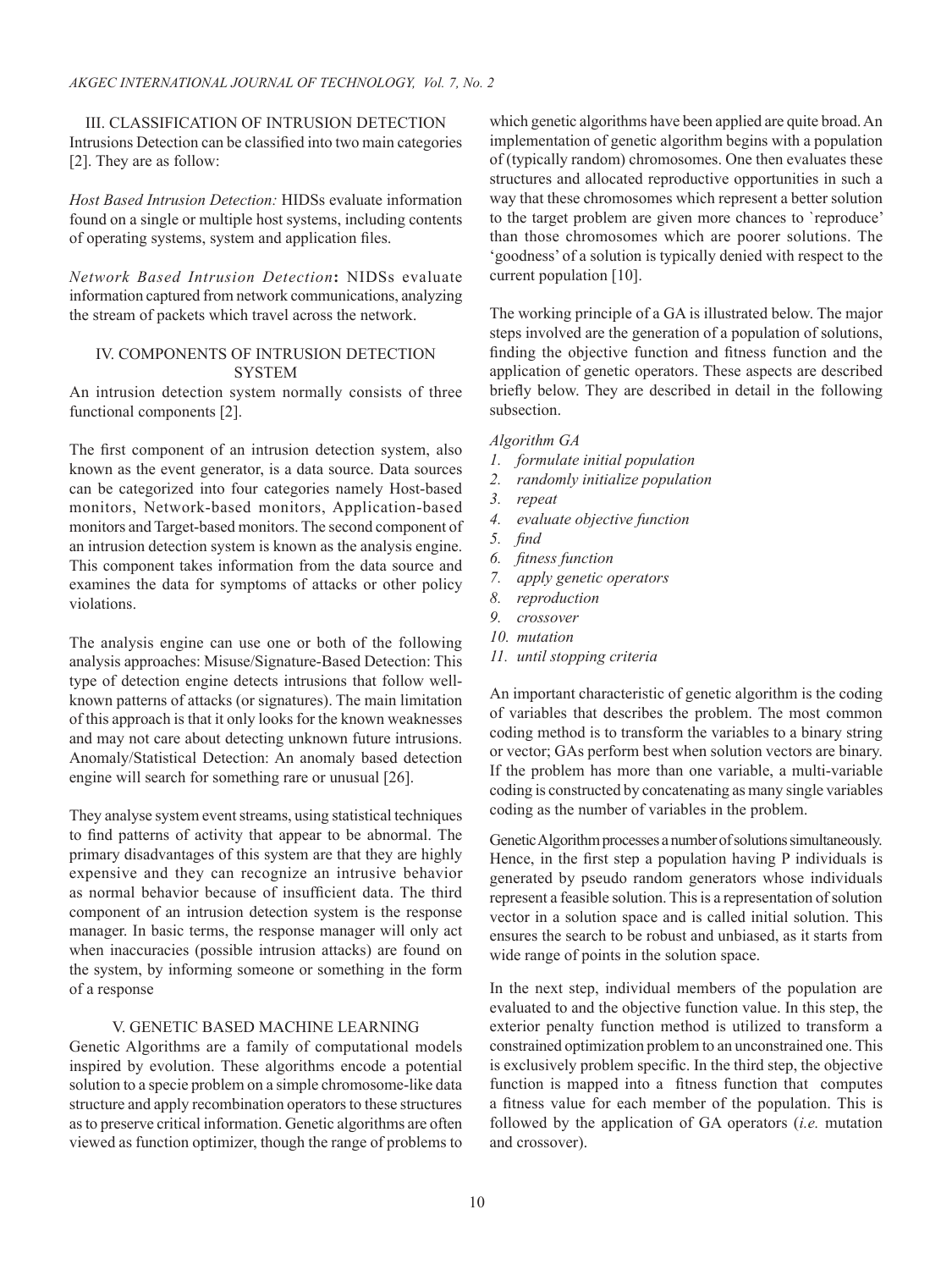# VI. IMPLEMENTATION

*Algorithm My System:* The system can be divided into two main phases: the precalculation phase and the detection phase. Listing 1 depicts major steps in precalculation phase, where a set of chromosome is created using training data. This chromosome set will be used in the next phase for the purpose of comparison.

*Algorithm 1 : Initialize chromosomes for comparison Input : Network audit data (for training) Output : A set of chromosomes*

- *1. Range = 0.125*
- *2. For each training data*
- *3. If it has neighbouring chromosome within Range*
- *4. Merge it with the nearest chromosome*
- *5. Else*
- *6. Create new chromosome with it*
- *7. End if*
- *8. End for*

Algorithm 2 depicts major steps of detection phase, where a population is being created for a test data and going through some evaluation processes (selection, crossover, mutation) the type of the test data is predicted. The precalculated set of chromosome is used in this phase to find out fitness of each chromosome of the population.

*Algorithm 2 : Predict data/intrusion type (using GA) Input : Network audit data (for testing), Precalculated set of chromosomes Output : Type of data.*

- 1. Initialize the population
- 2. CrossoverRate =  $0.15$ , MutationRate =  $0.35$
- 3. While number of generation is not reached
- 4. For each chromosome in the population
- 5. For each precalculated chromosome
- 6. Find fitness
- 7. End for
- 8. Assign optimal fitness as the fitness of that chromosome
- 9. End for
- 10. Remove some chromosomes with worse fitness
- 11. Apply crossover to the selected pair of chromosomes of the population
- 12. Apply mutation to each chromosome of the population
- 13. End while

*Implementation Procedure:* In the pre-calculation phase, 10 groups of chromosomes were made according to training data. There were 10 (9+1) groups for each of attack and normal types presented in training data. Number of chromosomes in each group is variable and depends on the number of data and relationship among data in that group. Total number of chromosomes in all groups were tried to be kept at reasonable level to optimize time consumption in testing phase.

In the testing / detection phase, for each test data, an initial population is made using the data and occurring mutation in different features. This population is compared with each chromosome prepared in training phase. Portion of population, which are more loosely related with all training data than others, are removed. Crossover and mutation occurs in rest of the population which becomes the population of new generation. The process runs until the generation size comes down to 1 (one). The group of the chromosome which is closest relative of only surviving chromosome of test data is returned as the predicted type. Among the extracted features of the datasets, we have taken only the numerical features, both continuous and discrete, under consideration for sake of simplification of implementation.

#### VII. GENE REPRESENTATION

Genetic algorithms are good tools for acquiring optimized solutions and their use with determining rule sets for potential and actual network intrusions is both intuitive and potentially valuable. An example suspect log record that shows a potential network intrusion will be reviewed. Then, the structuring of the domain-problem based chromosome will be discussed. Finally, how the GA is used in assisting rule set creation for a potential network intrusion will be examined.

*Suspected Log Record:* Firewall devices are typically the first point of entry within computer networks. In Table 1, we look at a typical content of a firewall log entry.

 TABLE 1 EXAMPLE FIREWALL LOG ENTRY

| <b>Time</b>        | Local time on the management station                                                                                                                   |  |  |  |
|--------------------|--------------------------------------------------------------------------------------------------------------------------------------------------------|--|--|--|
| <b>Action</b>      | Accept, deny, or drop. Accept=accept or pass<br>the packet. Deny=send TCP reset or ICMP port<br>unreachable message. Drop=drop packet with no<br>error |  |  |  |
| <b>Firewall</b>    | IP address or hostname of the enforcement point                                                                                                        |  |  |  |
| <b>Interface</b>   | Firewall interface on which the packet was seen                                                                                                        |  |  |  |
| Product            | Firewall software running on the system that<br>generated the message                                                                                  |  |  |  |
| Source             | Source IP address of packet sender                                                                                                                     |  |  |  |
|                    |                                                                                                                                                        |  |  |  |
| <b>Destination</b> | Destination IP address of packet                                                                                                                       |  |  |  |
| <b>Protocol</b>    | Usually layer 4 protocol of packet - TCP, UDP, etc.                                                                                                    |  |  |  |
| <b>Service</b>     | Destination port or service of packet                                                                                                                  |  |  |  |
| <b>Translation</b> | If address translation is taking place, this field<br>shows the new source or destination address.<br>This only shows if NAT is occurring.             |  |  |  |